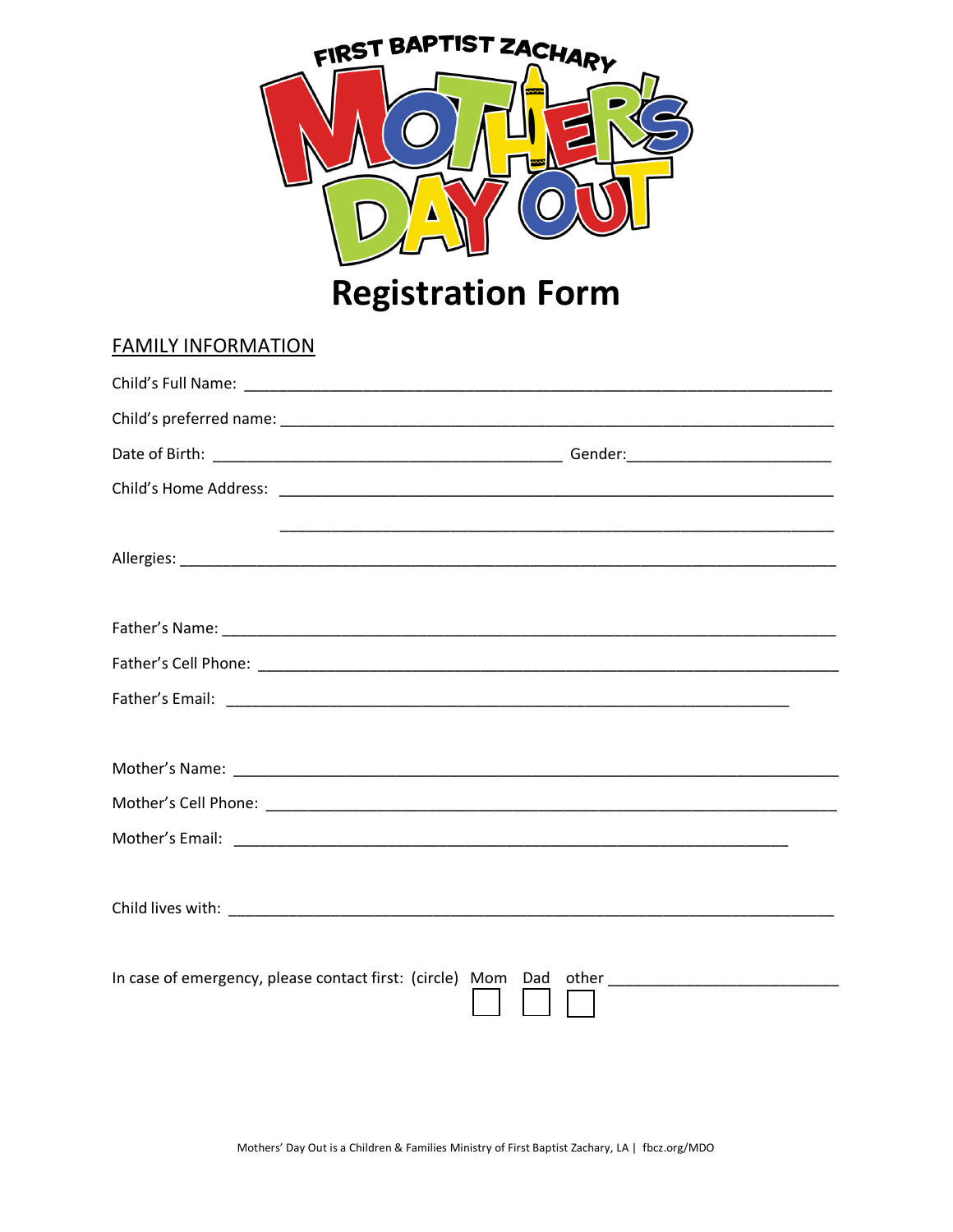#### PICK-UP INFORMATION

I give my permission to release my child to parent/parents and the following persons:

(Photo ID will be required)

| .   |     |  |
|-----|-----|--|
| . . | ___ |  |

In case of emergency list two (2) names OTHER THAN parents who we may contact:

| .   |   |  |
|-----|---|--|
| . . | . |  |

I authorize First Baptist Church, Zachary to secure emergency medical treatment for my child should an emergency arise and I am unable to be reached.

Print name: \_\_\_\_\_\_\_\_\_\_\_\_\_\_\_\_\_\_\_\_\_\_\_\_\_\_\_\_\_\_\_\_\_\_\_\_\_\_\_\_\_\_\_\_\_\_\_\_\_\_\_\_\_\_\_\_\_\_\_\_\_\_\_\_\_\_\_\_\_\_\_\_\_\_ Signature: \_\_\_\_\_\_\_\_\_\_\_\_\_\_\_\_\_\_\_\_\_\_\_\_\_\_\_\_\_\_\_\_\_\_\_\_\_\_\_\_\_\_\_\_\_\_\_\_\_\_\_\_\_\_\_\_\_\_\_\_\_\_\_\_\_\_\_\_\_\_\_\_\_\_\_

Annual Non-refundable registration/supply fee of \$125 must accompany each registration form

### FOR OFFICE USE ONLY:

| Date registration form was received: |         |      |  |
|--------------------------------------|---------|------|--|
| Amount Paid:                         | Check # | Cash |  |
| Registration received by:            |         |      |  |

- o Copy of Birth Certificate
- o Current Immunization Record